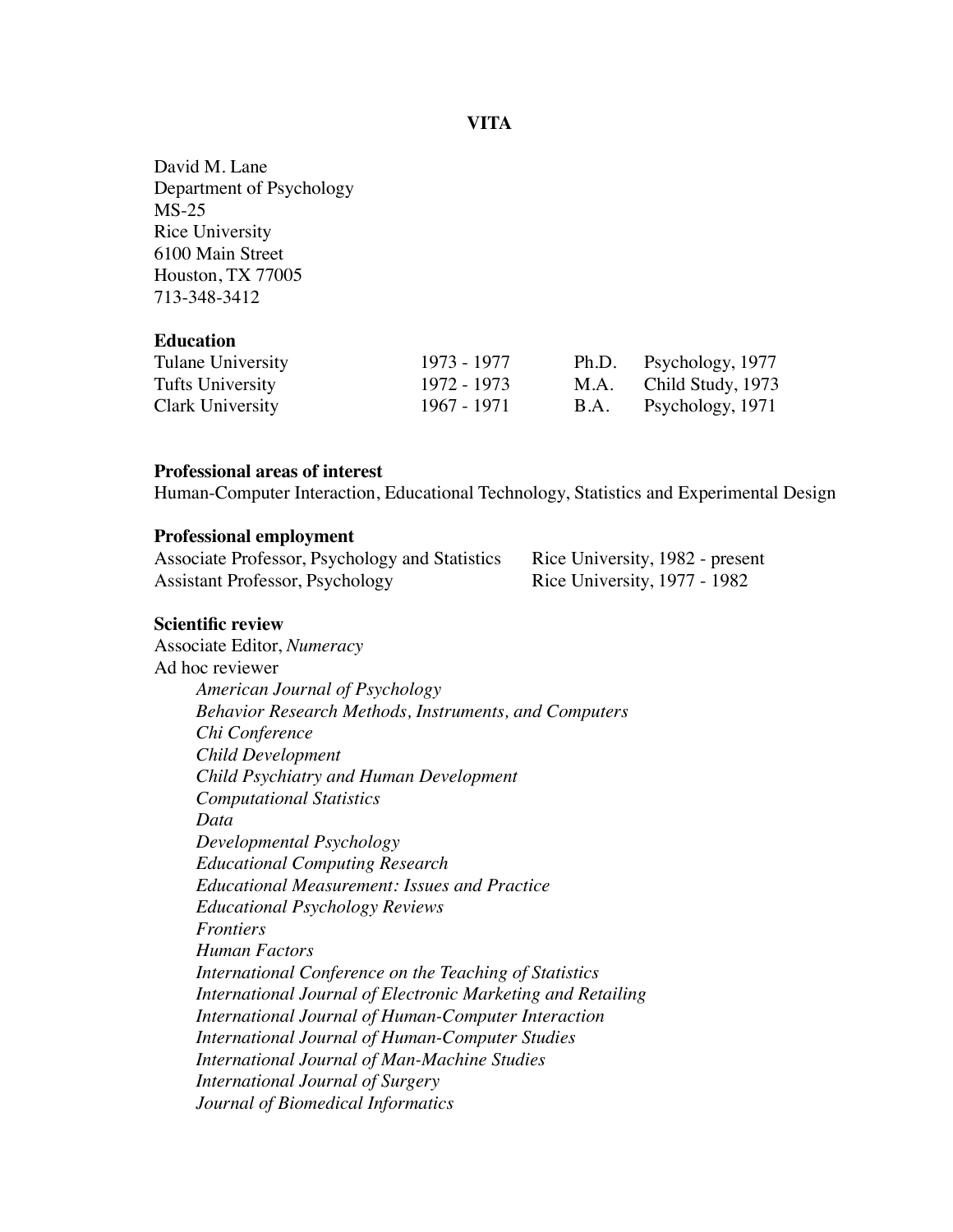*Journal of Educational Computing Research Journal of Experimental Child Psychology Journal of Experimental Psychology: Applied Journal of Experimental Psychology: Learning, Memory, and Cognition Journal of Expertise (JoE) Journal of Biomedical Informatics Journal of Statistics Education Journal of the American Statistical Association Journal of Undergraduate Neurosciences Numeracy Physiological Psychology Physiology and Behavior PLOS Biology Psychological Bulletin (Quantitative Methods section) Psychological Methods Psychological Science Statistics Education Research Journal Technology Innovations in Statistics Education. Transactions on Human-Computer Interaction*

#### **Teaching experience**

Introduction to Psychological Statistics Advanced Statistics I Advanced Statistics II Advanced Statistics for Undergraduates Multivariate Statistics Human-Computer Interaction Methods in Human-Computer Interaction Computer Applications in Psychology Developmental Psychology Evolutionary Psychology Research Methods

## **Online projects**

Rice Virtual Lab in Statistics <http://onlinestatbook.com/rvls/> Multimedia Textbook in Behavioral Neuroscience<http://psyc-experiments.com/mmtbn/> Online Statistics: A Multimedia Course of Study <http://onlinestatbook.com/>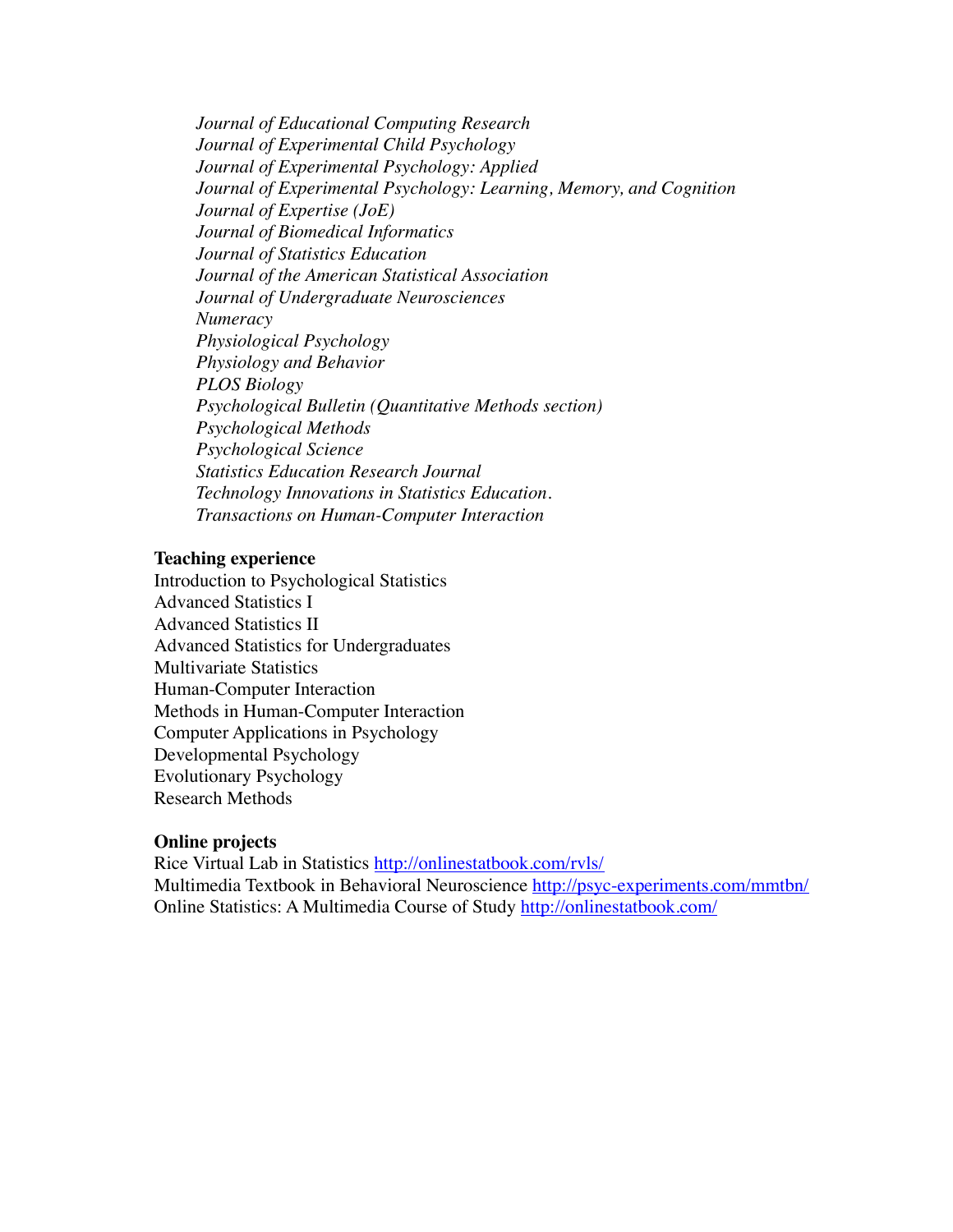## **Publications**

- Lane, D. M. (2018) On the Ecological Validity of Memory Research: Generalization to Memory for Chess Positions, *American Journal of Psychology, 131, 451-460.*
- Lane, D. M. & Chang, Y. A. (2018). Chess Knowledge Predicts Chess Memory Even After Controlling for Chess Experience: Evidence for the Role of High-Level Processes. *Memory & Cognition, 46,* 337-34*8*
- Nittrouer, C. L.,. Hebl, M., Trump-Steele, R, Lane, D. M. & Valian, V. (2018). Gender Disparities in Colloquium Speakers at Top Universities, *Proceedings of the National Academy of Sciences*, *115*, 104-108.
- Mansour, R., Dovi, A. T., Lane, D. M., Loveland, K. A., & Pearson, D. A. (2017). ADHD severity as it relates to comorbid psychiatric symptomatology in children with Autism Spectrum Disorders (ASD). *Research in Developmental Disabilities*, *60*, 52-64.
- Chang, Y. A. & Lane, D. M. (2016) Generalizing across stimuli as well as subjects: A nonmathematical tutorial on mixed-effects models. *The Quantitative Methods for Psychology, 12,* 201-219*.* http://www.tqmp.org/RegularArticles/vol12-3/p201/p201.pdf
- Lane, D. M. & Oswald, F. L. (2016) Do 45% of College Students Lack Critical Thinking Skills? Revisiting a Central Conclusion of Academically Adrift. *Educational Measurement: Issues and Practice*, *35*, 23–25.
- Lane, D. M. (2016) The Assumption of sphericity in repeated-measures designs: What it means and what to do when it is violated. *The Quantitative Methods for Psychology, 12, 114-122.* http://www.tqmp.org/RegularArticles/vol12-2/p114/p114.pdf
- Chang, Y. A., & Lane, D. M. (2016) There is time for calculation in speed chess and calculation accuracy increases with expertise. *American Journal of Psychology, 129*, 1-9.
- Lane, D. M. (2015) Simulations of the sampling Distribution of the mean do not necessarily mislead and can facilitate learning, *Journal of Statistics Education*, *23*, www.amstat.org/publications/jse/v23n2/lane.pdf
- Lane, D. M. (2015) Guidelines for Making Graphs Easy to Perceive, Easy to Understand, and Information Rich. In M. McCrudden, G. Schraw, and C Buckendahl (Eds.) Use of Visual Displays in Research and Testing: Coding, Interpreting, and Reporting Data., 47-81, Information Age Publishing, Charlotte, NC.
- Lane, D. M. (2013) Introduction to Statistics: An Interactive eBook. [https://](https://itunes.apple.com/us/book/introduction-to-statistics/id684001500?mt=11) [itunes.apple.com/us/book/introduction-to-statistics/id684001500?mt=11](https://itunes.apple.com/us/book/introduction-to-statistics/id684001500?mt=11)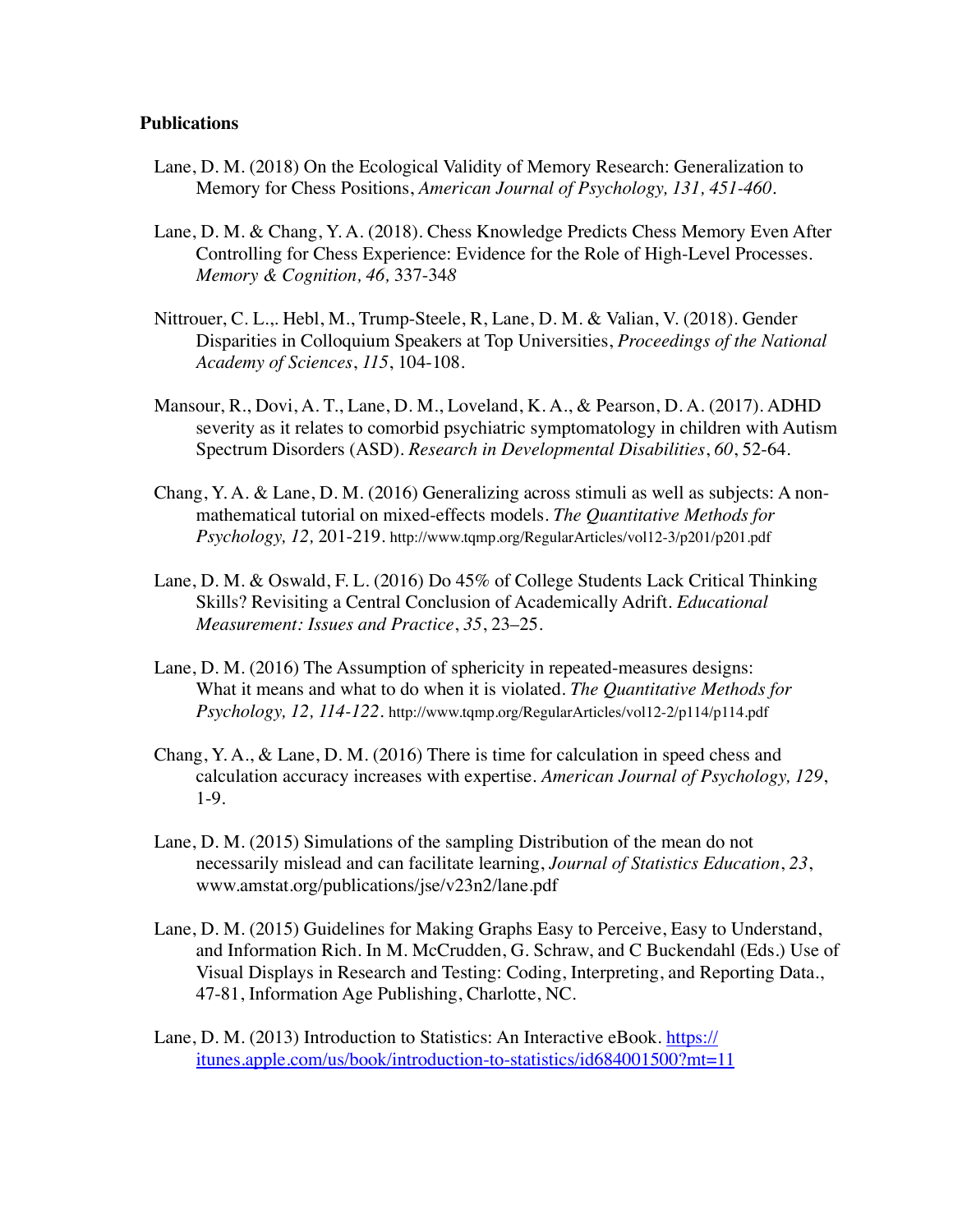- Lane, D. M. (2013) The problem of too many statistical tests: Subgroup analyses in a study comparing the effectiveness of online and live lectures, *Numeracy*, *6*, *1*, Article 7. DOI: http://dx.doi.org/10.5038/1936-4660.6.1.7 Available at:<http://scholarcommons.usf.edu/numeracy/vol6/iss1/art7>
- Pearson, D.A., Santos, C.W., Aman, M.G., Arnold, L.E., Casat, C.D., Mansour, R., Lane, D.M., Loveland, K.A., Bukstein, O.G., Jerger, S.W., Factor, P., Vanwoerden, S., Perez, E., & Cleveland, L.A. (2013). Effects of extended release methylphenidate treatment on ratings of ADHD and associated behavior in children with autism spectrum disorders and ADHD symptoms. *Journal of Child and Adolescent Psychopharmacology*, *5*, 337-351
- Pearson, D. A., Aman, M. G., Arnold, L. E., Lane, D. M., Loveland, K. A., Santos, C. W., Casat, C. D., Mansour, R., Jerger, S. W., Ezzell, S., Factor, P., Vanwoerden, B. A., Ye, E., Narain, P., & Cleveland, L. A. (2012). High concordance of parent and teacher ADHD ratings in medicated and unmedicated children with autism spectrum disorders. *Journal of Child and Adolescent Psychopharmacology, 22,* 284-291.
- Lane, D. (2011). Online Statistics Education. In M. Lovric (Ed.), *International Encyclopedia of Statistical Science*. New York, NY: Springer.
- Peres, C., Lane, D., & Griggs, K. R. (2010). Using simulations for active learning: The query-first method in practice. *Proceedings of the 8th International Conference on Teaching Statistics (ICOTS8)*, Slovenia.
- Lane, D. M. (2010). Tukey's Honestly Significant Difference (HSD). In N. J. Salkind (Ed.), *Encyclopedia of Research Design*. Thousand Oaks, CA: Sage Publications.
- Lane, D. M. & Sandor, A. (2009). Designing Better Graphs by Including Distributional Information and Integrating Words, Numbers, and Images. *Psychological Methods*, *14*, 239-257.
- Loveland, K. A., Bachevalier, J., Pearson, D. A., & Lane, D. M. (2008). Fronto-limbic functioning in children and adolescents with and without autism. *Neuropsychologia, 46,* 49-62*.*
- Hull, R., Martin, R. C., Beier, M. E., Lane, D., & Hamilton, A. C. (2008). Executive function in older adults: A structural equation modeling approach. *Neuropsychology*, *22*, 508-522.
- Tomanik, S., Pearson, D. A., Loveland, K. A., Lane, D. M., & Shaw, J. B. (2007). Increasing the reliability of autism diagnoses: Examining the utility of adaptive functioning. *Journal of Autism and Developmental Disabilities*, *37*, 921-928.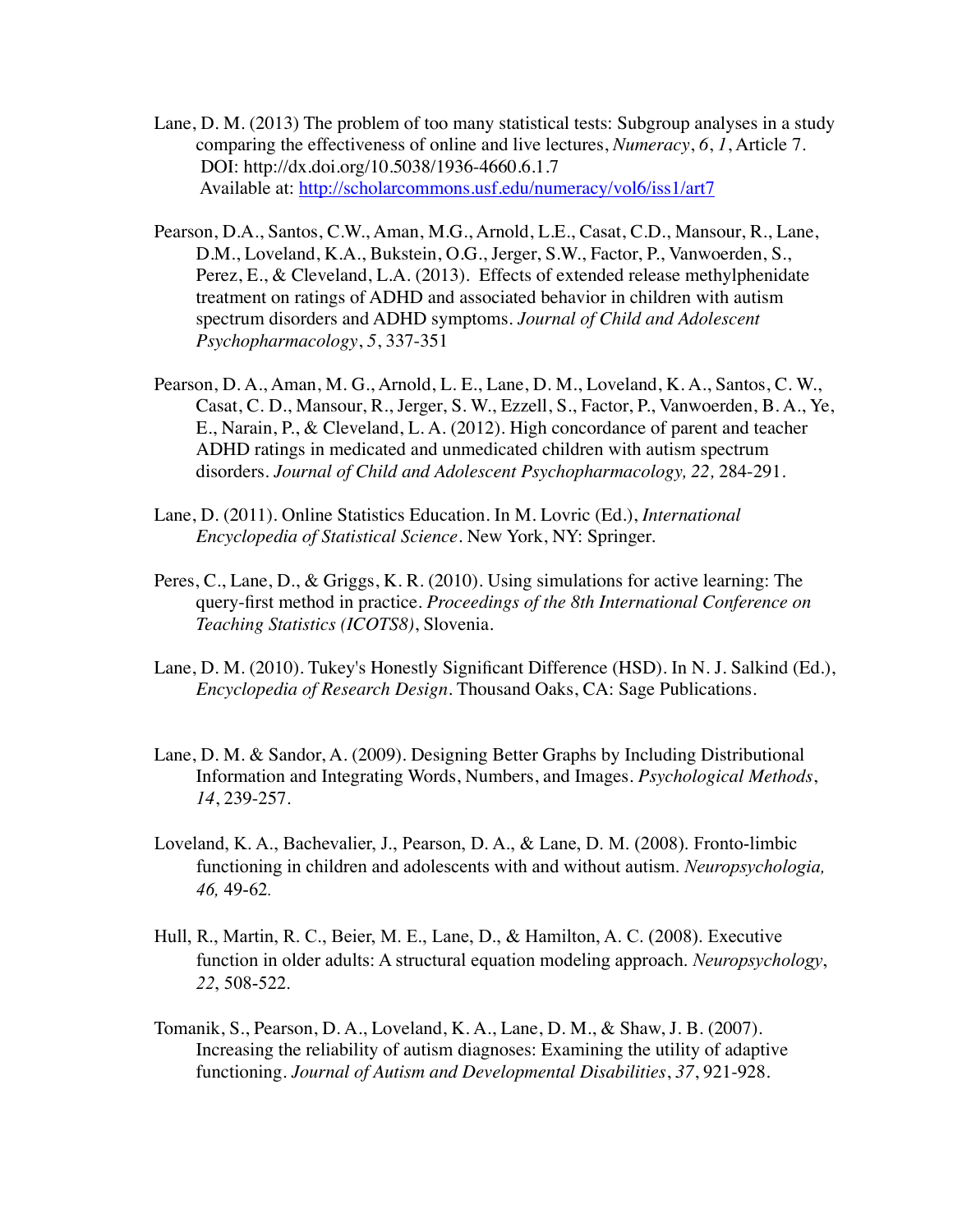- Lane, D. M. (2006). Chi square. In N. J. Salkind (Ed.), *Encyclopedia of Measurement and Statistics*. Thousand Oaks, CA: Sage Publications.
- Pearson, D. A., Loveland, K. A., Lachar, D., Lane, D. M., Reddoch, S. L., Mansour, R., & Cleveland, S. L. (2006). A comparison of behavioral and emotional functioning in children and adolescents with Autistic Disorder and PDD-NOS. *Child Neuropsychology*, *12*, 321-333.
- Skorinko, J. L., Kemmer, S., Hebl, M. R., & Lane. D. M. (2006). A rose by any other name: Color naming influences on decision making. *Psychology & Marketing*, *23*, 975-993.
- Lane, D. M. & Peres, S. C. (2006). Interactive simulations in the teaching of statistics: Promise and pitfalls. *Proceedings of the Seventh Annual Meeting of the International Conference on the Teaching of Statistics*.
- Lane, D. M. (2006). Book review of "Statistics without Math". *American Statistician*, *60*, 205-206.
- Lane, D. M., Peres, S. C., Sandor, A., & Napier, H. A. (2005). A process for anticipating and executing icon selection in graphical user interfaces. *International Journal of Human Computer Interaction*, *19*, 243-254.
- Peres, S. C. & Lane, D. M. (2005). Auditory Graphs: The effects of redundant dimensions and divided attention. *Proceedings of the 11th Annual International Conference on Auditory Displays*.
- Lane, D., Napier, H., Peres, C., & Sandor, A. (2005). The hidden costs of graphical user interfaces: The failure to make the transition from menus and icon tool bars to keyboard shortcuts. *International Journal of Human-Computer Interaction, 18,*  133-144.
- Lane, D. M. (2004). WYSIWYG. In W. S. Bainbridge (Ed.), *Berkshire Encyclopedia of Human-Computer Interaction*. Great Barrington, MA: Berkshire Publishing.
- Lane, D. M., Sandor, A., & Peres, S. C. (2004). Sonification. In W. S. Bainbridge (Ed.), *Berkshire Encyclopedia of Human-Computer Interaction*. Great Barrington, MA: Berkshire Publishing.
- Taber, K. H., Shaw, J. B., Loveland, K. A., Pearson, D. A, Lane, D. M., & Hayman, L. A. (2004). Accentuated Virchow-Robin spaces in the centrum semiovale in children with autistic spectrum disorders. *Journal of Computer Assisted Tomography*, *28*, 263-268.
- Pearson, D. A., Lane, D. M., Santos, C. W., Casat, C. D., Jerger, S. W., Loveland, K. A., Faria, L. P., Mansour, R., Henderson, B. A., Payne, C. D., Roache, J., Lachar, D., & Cleveland, L. A. (2004). Effects of methylphenidate treatment in children with mental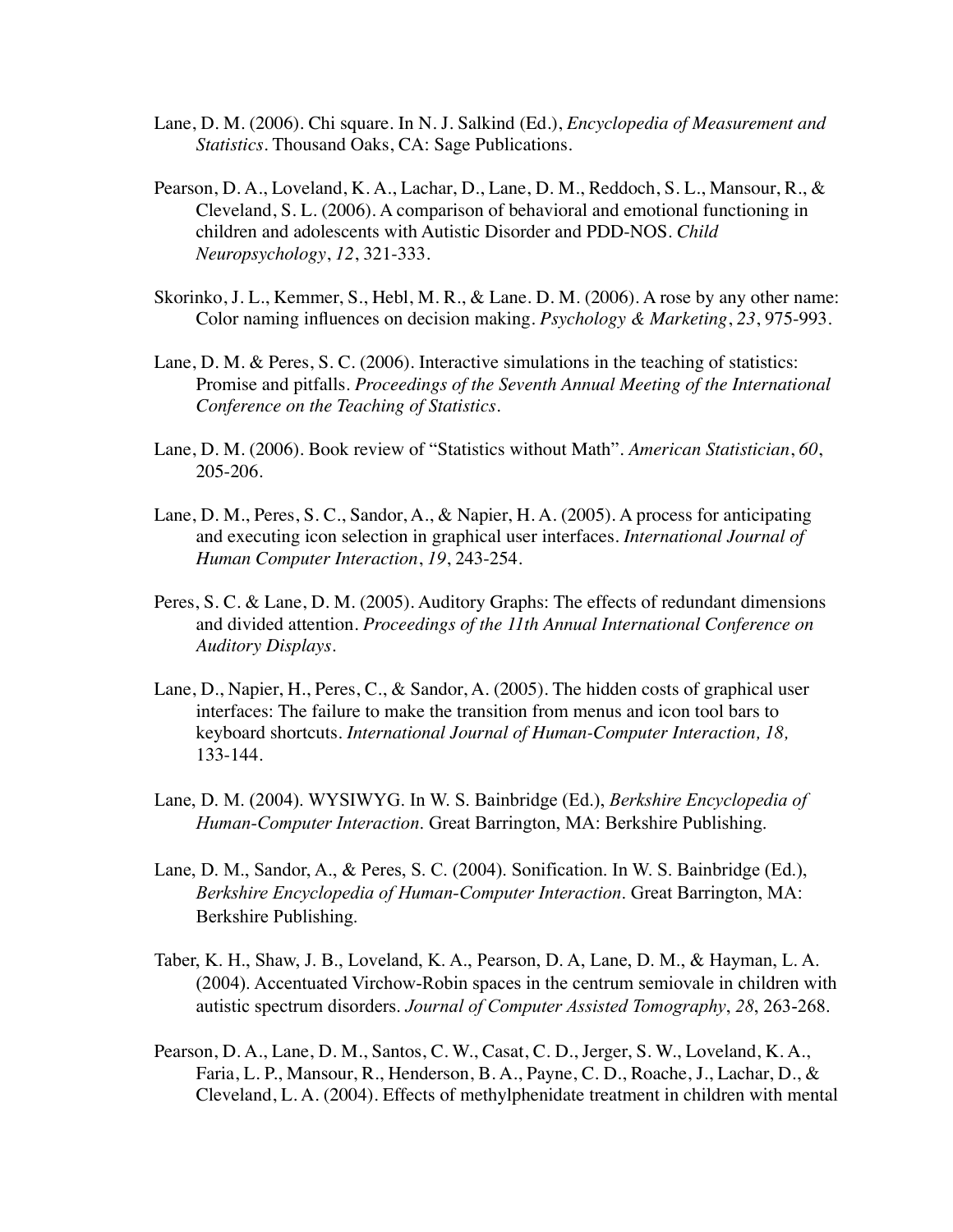retardation and ADHD: Individual variation in medication response*. Journal of the American Academy of Child and Adolescent Psychiatry, 43,* 686-698.

- Pearson, D. A., Santos, C. W., Casat, C. D., Lane, D. M., Jerger, S. W., Roache, J. D., Loveland, K. A., Lachar, D., Faria, L. P., Payne, C. D., & Cleveland, L. A. (2004). Treatment effects of methylphenidate on cognitive functioning in children with mental retardation and ADHD. *Journal of the American Academy of Child and Adolescent Psychiatry, 43*, 677-685.
- Miller, L., Moreno, J., Estrera, V., & Lane, D. (2004). Efficacy of MedMyst: An Internet Teaching Tool for Middle School Microbiology. *Microbiology Education*, 13-20.
- Lane, D. (2003). Online Statistics Education: A Multimedia Course of Study. In D. Lassner & C. McNaught (Eds.), *Proceedings of World Conference on Educational Multimedia, Hypermedia and Telecommunications 2003*, 1317-1320. Chesapeake, VA: AACE.
- Lane, D. & Tang, Z. (2003). An Online Multimedia Resource in Neuropsychology. *The Journal of Undergraduate Neuroscience Education, 2*, A8-A15.
- Peres, C. & Lane, D. (2003). Sonification of Statistical Graphs. *Proceedings of the Ninth International Conference on Auditory Display*, *9*, 157-160.
- Sandor, A. & Lane, D. (2003). Sonification of Absolute Values with Single and Multiple Dimensions. *Proceedings of the Ninth International Conference on Auditory Display*, *9*, 243-247.
- Ro, T., Breitmeyer, B., Burton, P., Singhal, S., & Lane, D. (2003). Feedback contributions to visual awareness in human occipital cortex. *Current Biology*, *11*, 1038-1041.
- Pearson, D.A., Santos, C.W., Roache, J.D., Casat, C.D., Loveland, K.A., Lachar, D., Lane, D.M., Faria, L.P., & Cleveland, L.A. (2003). Treatment effects of methylphenidate on behavioral adjustment in children with mental retardation and ADHD. *Journal of the Academy of Child & Adolescent Psychiatry, 42,* 209-216.
- Lane, D. & Tang, Z. (2002). Effectiveness of statistical training with computer simulation. *Proceedings of the Society for Information Technology and Teacher Education*, 2049-2053.
- Osherson, D., Lane, D., Hartley, P., & Batsell, R. (2001). Coherent probabilities from incoherent judgment. *Journal of Experimental Psychology: Applied*, 3 - 12.

Walker, B. & Lane, D. (2001). Sonification mappings database on the Web. *Proceedings of*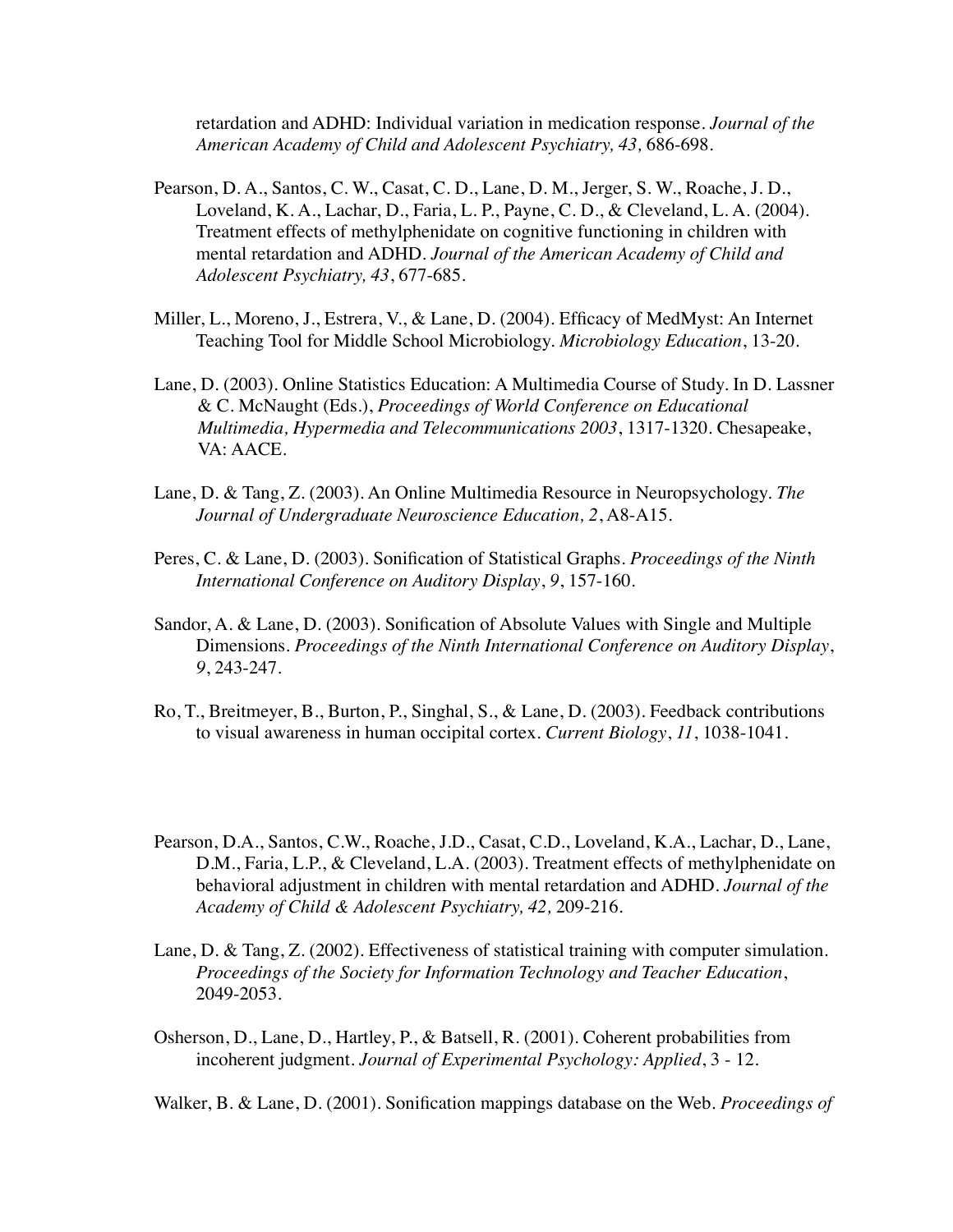*the Seventh International Conference on Auditory Display, 7*, 281.

- Walker, B. & Lane, D. (2001). Psychophysical scaling of sonification mappings: A comparison of sighted and visually impaired listeners. *Proceedings of the Seventh International Conference on Auditory Display, 7*, 90-94.
- Lane, D. M. & Tang, Z. (2000). Effectiveness of a simulation on transfer of statistical concepts. *Educational Computing Research, 22*, 383-396.
- Lane, D. M. & Scott, D.W. (2000). Simulations, Case Studies, and an Online Text: A Web-Based Resource for Teaching Statistics. *Metrika, 51*, 67-90.
- Lane, D. M. (1999). The Rice Virtual Lab in Statistics. *Behavior Research Methods, Instruments, & Computers, 31*, 24-33.
- Benway, J. & Lane, D. M. (1998). Banner blindness: Web searchers often miss "obvious" links. *Internetworking, 3*
- Panero, J., Lane, D., & Napier, H. A. (1997). The computer use scale: Four dimensions of how people use computers. *Journal of Educational Computing, 16*, 297-315.
- Lane, D. M. (1997). HyperStat: Hypermedia for Learning Statistics and Analyzing Data. *American Statistical Association 1996 Proceedings of the Section on Statistical Education*, 68-72.
- Atlas, R., Cornett, L., Lane, D. M., & Napier, H. A. (1996). The use of animation in software training: Pitfalls and benefits. In M. Quinoñes and A. Dutta (Eds.), *Training for a Rapidly Changing Workplace: Applications of Psychological Research*. Washington, DC: American Psychological Society.
- Martel, R., Lane, D. M., & Willis, C. (1996). Male-female differences: A computer simulation. *American Psychologist*, *51*, 157-158.
- Lane, D. M., Napier, H. A., Batsell, R. R., & Naman, J. (1993). Predicting the skilled use of hierarchical menus with the keystroke-level model. *Human-Computer Interaction*, *8*, 185-192.
- Lane, D. M. & Jensen, D. (1993). Einstellung: Knowledge of the phenomenon facilitates problem solving. *Proceedings of the Human Factors Society 37th Annual Meeting*, 1277-1280.
- Lane, D. M. (1993). *Hyperstat: Macintosh Hypermedia for Analyzing Data and Learning Statistics*. New York, NY: Academic Press.

Dammon, C. T. & Lane, D. M. (1993). Transfer of training on a fault diagnosis task.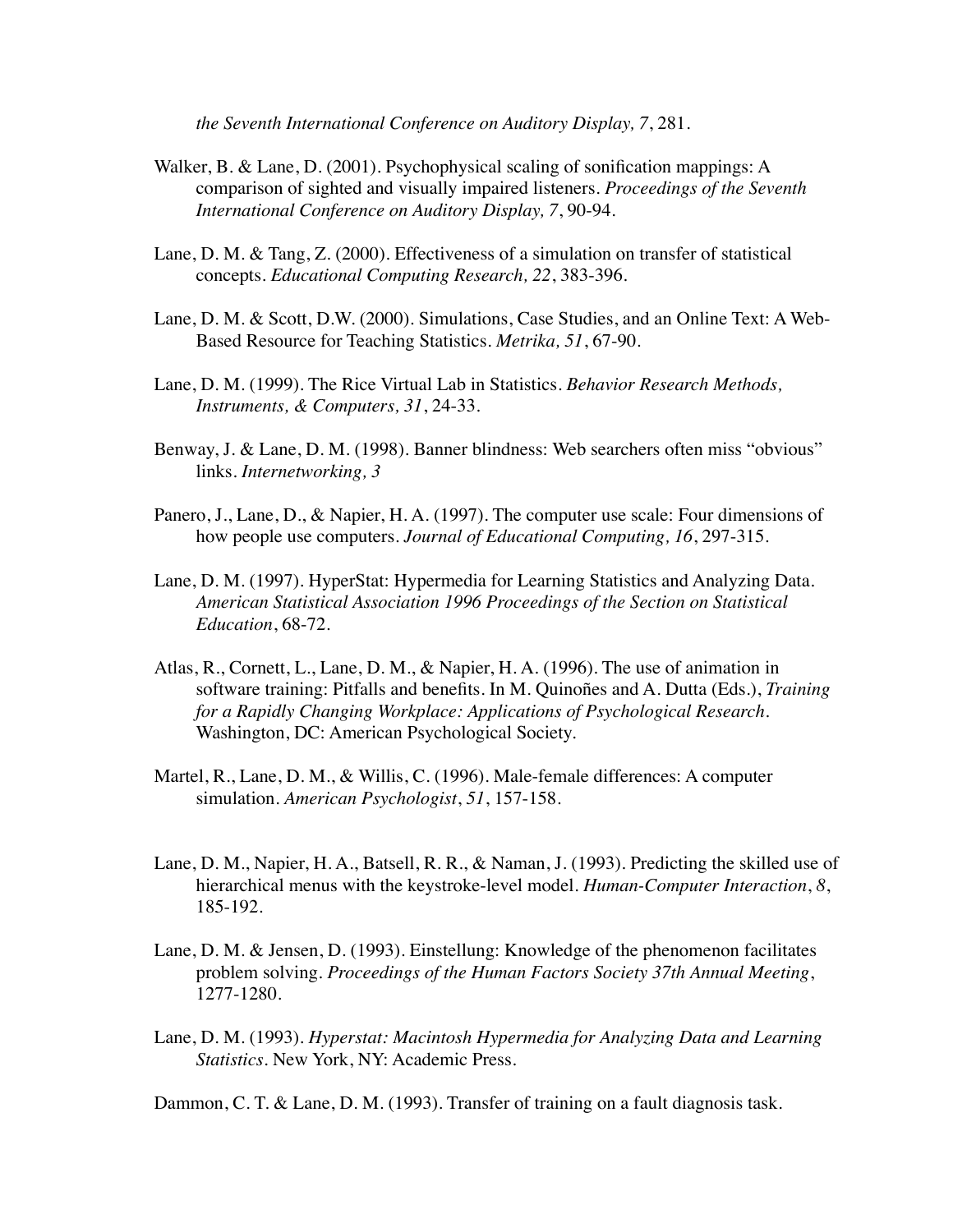*Proceedings of the Human Factors Society 37th Annual Meeting*, 1272-1276.

- Cooke, N. J., Atlas, R. S., Lane, D. M., & Berger, R. C. (1993). Role of high-level knowledge in memory for chess positions. *American Journal of Psychology, 106*, 321-351.
- Lowry, T. N. & Lane, D. (1993). Publically expressed confidence ratings in computermediated communications systems. *HCI International 1993 Proceedings*.
- Napier, A., Batsell, R., Lane, D. M., & Guadagno, N. (1992). Knowledge of command usage in a spreadsheet program: Impact on user interface design and training. *Data BASE, 23*, 13-21.
- Pearson, D. A. & Lane, D. M. (1991). Auditory attention switching: A developmental study. *Journal of Experimental Child Psychology*, *51*, 320-334.
- Pearson, D. A., Lane, D. M., & Swanson, J. M. (1991). Auditory attention switching in hyperactive children. *Journal of Abnormal Child Psychology*, *19*, 479-492.
- Pearson, D. A. & Lane, D. M. (1990). Reorientation in hyperactive and non-hyperactive children: Evidence for developmentally immature attention. In J. Ennis (Ed.), *The Development of Attention: Research and Theory*. Amsterdam: Elsevier Science Publishers.
- Pearson, D. A. & Lane, D. M. (1990). Visual attention movements: A developmental study. *Child Development*, *61*, 1779-1795.
- Guadagno, N., Lane, D. M., Batsell, R., & Napier, A. (1990). The predictability of commands in a spreadsheet program. *Interacting with Computers*, *2*, 75-82.
- Waggett, J. & Lane, D. M. (1990). Sex differences in the personality and cognitive correlates of spatial ability. *Journal of Personality and Social Psychology, 58*, 1037-1039*.*
- Napier, A., Lane, D. M., Batsell, R., & Guadagno, N. (1989). The impact of a natural language interface on ease of learning and productivity: A comparison of Lotus 1-2-3 and Lotus HAL. *Communications of the ACM, 32*, 1190-1198.
- Lane, D. M. & Ashby, B. (1987). PsychLib: A library of machine-language routines for controlling psychology experiments on the Apple Macintosh Computer. *Behavior Research Methods, Instrumentation, & Computers*, *19*, 246-248.
- Lane, D. M. (1987). Effects of availability of microcomputers on student and faculty research. *Behavior Research Methods, Instrumentation, & Computers*, *19*, 135.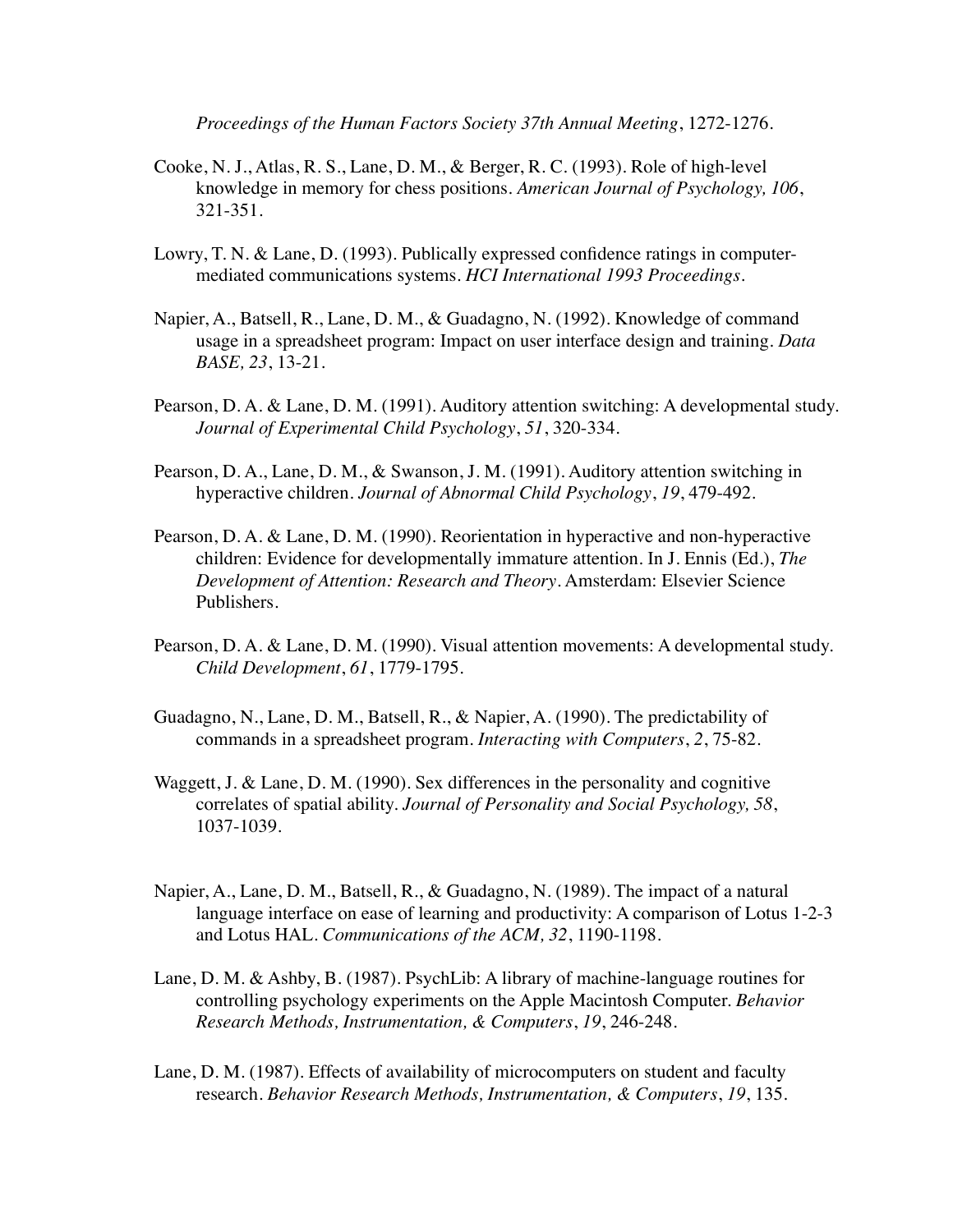- Anderson, L. A. & Lane, D. M. (1987). Demonstration experiments in perception and cognitive psychology for the Macintosh Computer. *Behavior Research Methods, Instrumentation, & Computers*, *19*, 249-251.
- Kleiss, J. & Lane, D. M. (1986). The locus and persistence of capacity limitations in visual information processing. *Journal of Experimental Psychology: Human Perception and Performance*, *12*, 200-210.
- Anderson, C. A. & Lane, D. M. (1986). Functional relationships are not theories: A note on covariation detection. *Journal of Experimental Psychology: Human Perception and Performance*, *12*, 110-111.
- Lane, D. M., Anderson, C. A., & Kellam, K. L. (1986). Judging the relationship between variables: The psychophysics of covariation detection. *Journal of Experimental Psychology: Human Perception and Performance*, 24-34.
- Fontenelle, G. A., Phillips, A. P., & Lane, D. M. (1985). Generalizing across stimuli as well as subjects: A neglected aspect of external validity. *Journal of Applied Psychology*, *70*, 101-107.
- Laux, L. & Lane, D. M. (1985). Information processing components of the symbol digit test. *Intelligence*, *9*, 111-136.
- Watkins, M. J., Schwartz, D., & Lane, D. M. (1984). Does part-set cueing test for memory organization: Evidence from reconstruction of chess positions. *Canadian Journal of Psychology*, *38*, 498-503.
- Kluger, B. & Lane, D. M. (1984). Geometrically rotated text for the Macintosh computer. *Behavior Research Methods, Instrumentation, & Computers*, *16*, 566-567.
- Pearson, D. P. & Lane, D. M. (1984). The effect of noise on selective attention. *American Journal of Psychology*, *97*, 583-592.
- Anderson, L., Lane, D. M., & Kleiss, J. (1984). Does location cueing increase the efficiency of the early stage of perceptual processing? *Proceedings of the Human Factors Society 28th Annual Meeting*, 393-397.
- Kleiss, J. & Lane, D. M. (1984). Do automatic attention responses transfer to stimuli that differ in shape but share the same name? *Proceedings of the Human Factors Society 28th Annual Meeting*, 379.
- Lane, D. M. & Pearson, D. A. (1983). Attending to spatial locations: A developmental study. *Child Development*, *54*, 98-104.
- Lane, D. M. & Pearson, D. A. (1983). Can stimulus differentiation and salience explain developmental changes in attention? A reply to Hagen and Wilson, Jeffrey, and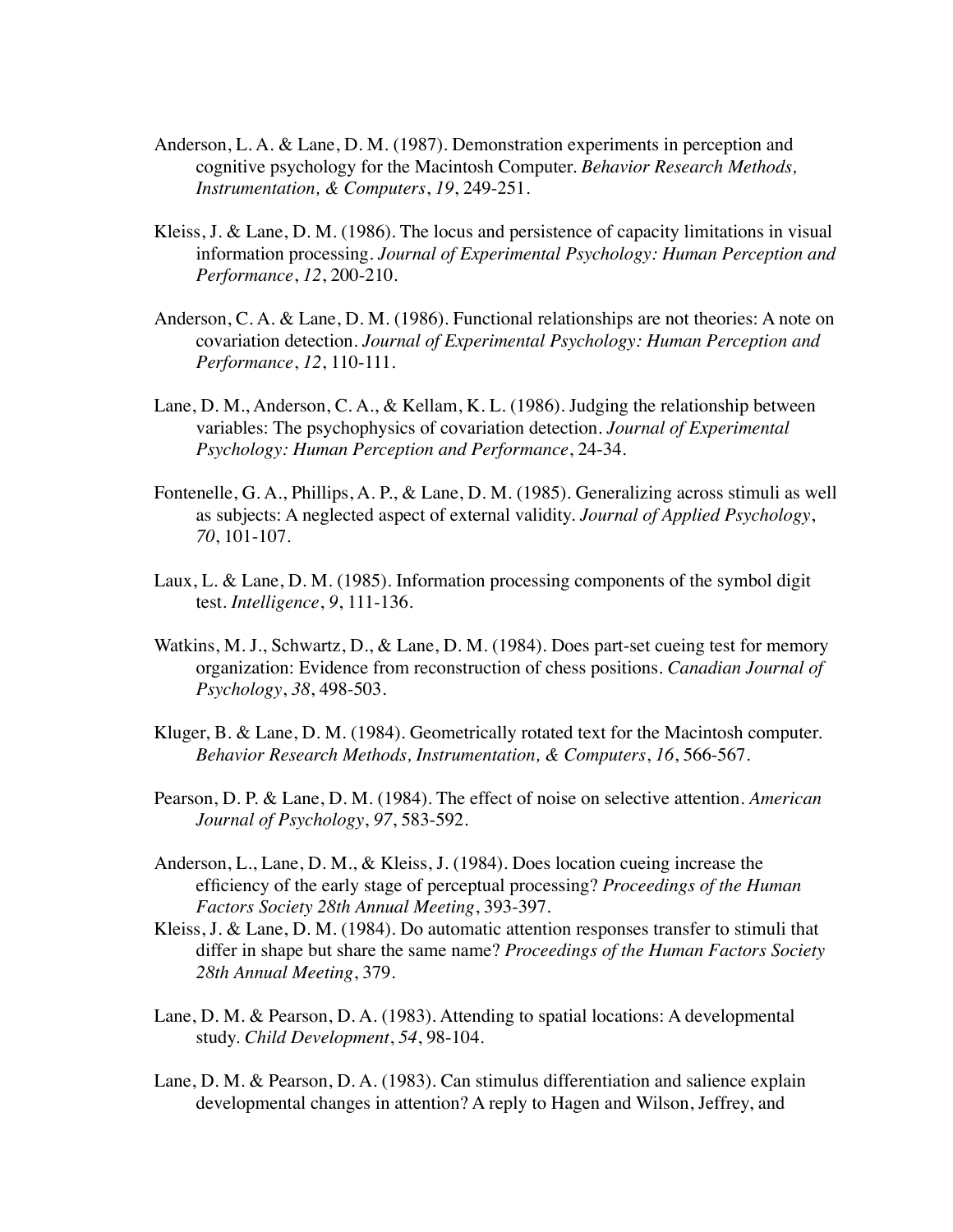Odom. *Merrill-Palmer Quarterly*, *29*, 227-233.

- Lane, D. M. & Pearson, D. A. (1982). The development of selective attention. *Merrill-Palmer Quarterly*, *28*, 317-337.
- Lane, D. M. (1982). Limited capacity, attention allocation, and productivity. In W. C. Howell and E. A. Fleishman (Eds.), *Human Performance and Productivity: Information Processing and Decision Making*. Hillsdale, NJ: Lawrence Erlbaum Associates.
- Burnett, S. A., Lane, D. M., & Dratt, L. M. (1982). Spatial ability and handedness. *Intelligence*, *6*, 57-68.
- Lane, D. M., Murphy, K. R., & Marques, T. E. (1982). Measuring the importance of cues in policy capturing. *Organizational Behavior and Human Performance*, *30*, 231-240.
- Schuberth, R. E., Spoehr, K. T., & Lane, D. M. (1981). Effects of stimulus and contextual information on the lexical-decision task. *Memory and Cognition*, *9*, 68-77.
- Lane, D. M. (1981). Testing main effects of continuous variables in nonadditive models. *Multivariate Behavioral Research*, *16*, 499-510.
- Lane, D. M. (1981). A general analysis of variance program for microcomputers. *Behavior Research Methods & Instrumentation*, *13*, 694.
- Lane, D. M. (1980). Incidental learning and the development of selective attention. *Psychological Review*, *87*, 316-319.
- Burnett, S. A. & Lane, D. M. (1980). Effects of academic instruction on spatial visualization. *Intelligence*, *4*, 233-242.
- Lincoln, C. E. & Lane, D. M. (1980). Reaction time measurement error resulting from the use of CRT displays. *Behavior Research Methods & Instrumentation*, *12*, 55-57.
- Lane, D. M. (1979). Developmental changes in attention deployment skills. *Journal of Experimental Child Psychology*, *28*, 16-29.
- Lane, D. M. & Robertson, L. (1979). The generality of the levels of processing hypothesis: An application to memory for chess positions. *Memory and Cognition*, *2*, 253-256.
- Burnett, S. A., Lane, D. M., & Dratt, L. (1979). Spatial visualization and sex differences in quantitative ability. *Intelligence*, *3*, 345-354.
- Marques, T. E., Lane, D. M., & Dorfman, P. (1979). Toward the development of a system for instructional evaluation: Is there consensus regarding what constitutes effective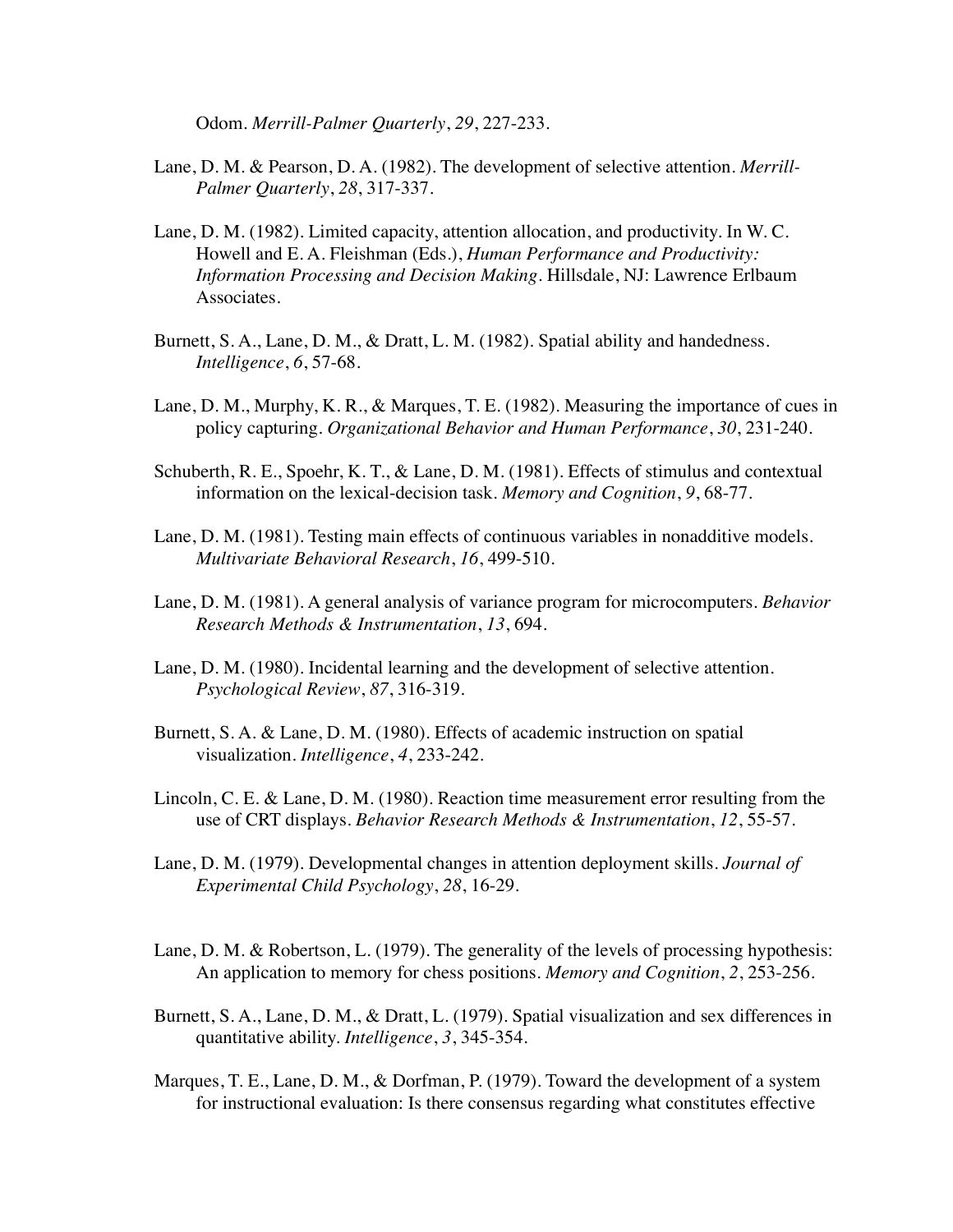teaching? *Journal of Educational Psychology*, *71*, 840-849.

- Powell, R. S. & Lane, D. M. (1979). CANCOR: A general least squares program for univariate and multivariate analysis of variance and covariance. *Behavior Research Methods & Instrumentation*, *11*, 87-89.
- Haertel, R. J. & Lane, D. M. (1979). A Fortran IV program for testing differences in variance using a jackknife procedure. *Behavior Research Methods & Instrumentation*, *11*, 74.
- Lane, D. M. & Dunlap, W. P. (1978). Estimating effect size: Bias resulting from the significance criterion in editorial decisions. *British Journal of Mathematical and Statistical Psychology*, *31*, 107-112.
- Lane, D. M. & Bechtel, L. R. (1978). A Fortran IV program for profile analysis. *Behavior Research Methods & Instrumentation*, *10*, 49-50.
- Wright, J. & Lane, D. M. (1978). A Fortran IV program for linear contrasts in designs with repeated measurements. *Behavior Research Methods & Instrumentation*, *10*, 433-434.
- Komenich, P. K., Lane, D. M., Dickey, R. P., & Stone, S. C. (1978). Gonadal hormones and cognitive performance. *Physiological Psychology, 6*, 115-120.
- Lane, D. M. (1977). Attention allocation and the relationship between primary and secondary task difficulty: A reply to Kantowitz and Knight. *Acta Psychologica*, *41*, 493-495.
- Lane, D. M. & Rabinowitz, F. M. (1977). A rule-based theory of intermediate size transposition. *Child Development*, *48*, 412-426.
- Werner, J., Lane, D., & Mohanty, A. (1977). IQ, race, and adoption. *American Psychologist*, *32*, 677-678.
- Lane, D. M., McDaniel, J. R., Bleichfeld, B. E., & Rabinowitz, F. M. (1976). Toward the specification of hypothesis domains and einstellung. *Journal of Experimental Psychology: Human Learning and Memory*, *2*, 489-496.
- Lane, D. M. & Powell, R. S. (1976). N-way MANOVA: A basic program for minicomputers. *Behavior Research Methods & Instrumentation*, *8*, 382-383.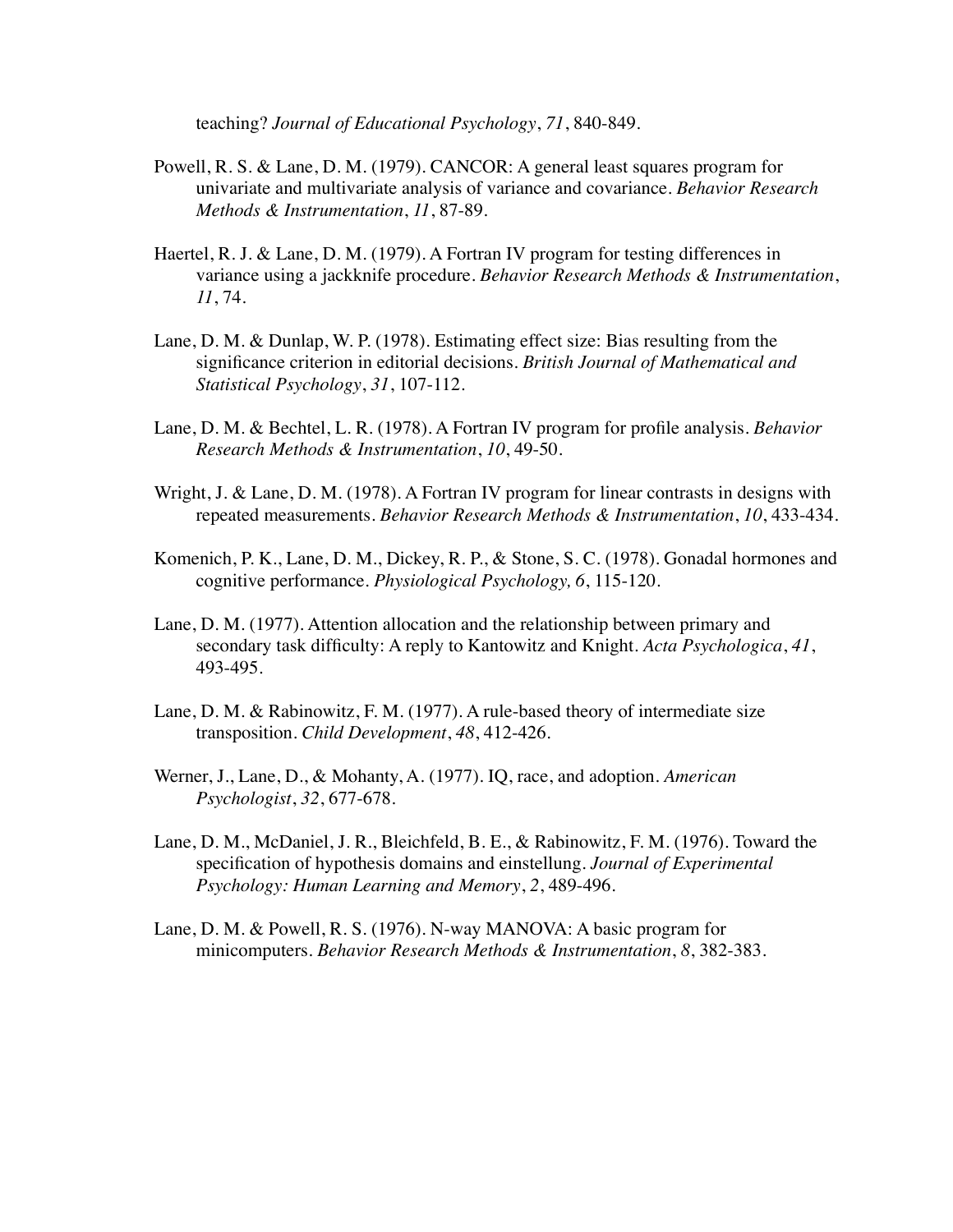## **Talks This Century Plus One That is Still Important**

- Lane, D. M. (2013) Combining the Benefits of the Web and E-Books: An Interactive e-Book in Statistics, *E-LEARN 2013 - World Conference on E-Learning*. Association for the Advancement of Computing in Education, Las Vegas, CA, October 2013.
- Pearson, D.A., Loveland, K.A., Aman, M.G., Lane, D.M., Santos, C.W., Mansour, R., Nadeau, M., Shum, E., Elledge, D., Mitaro, E., Shields, A., & Cleveland, L.A. (2014). "Relationships Between the Web-Based SNAP-IV and Commercial Measures of Core ADHD Symptoms in Children with ASD" Paper presented at the 2014 International Meeting for Autism Research (IMFAR), Atlanta, May 17, 2014.
- Pearson, D. A., Santos, C. W., Aman, M. G., Arnold, L. E., Casat, C. D., Loveland, K. A., Schachar, R. J., Jerger, S. W., Mansour, M., Lane, D. M., Vanwoerden, S., Ye, E., Narain, P., & Cleveland, L. A. Extended release methylphenidate is associated with cognitive improvement in children with ASD and significant ADHD symptomatology. Paper presented at the International Meeting for Autism Research (IMFAR), Toronto, Ontario, May 2012.
	- Pearson, D. A., Santos, C. W., Casat, C. D., Aman, M. G., Arnold, L. E., Schachar, R. J., Mansour, M., Loveland, K. A., Lane, D. M., Garner, F. I., Ly, P. D., Nguyen, T. D., Parrott, J. J., Atri, A., Reeder, D. J., Roberts, K. C., Jerger, S. W., Factor, P. I., Ezzell, S.,Ye, E., Cavasos, R., Lo, Y., Narain, P., Resendez, W., Vanwoerden, S., & Cleveland, L. A. Effects of an extended release methylphenidate treatment regimen on cognitive task performance in children with autism spectrum disorders (ASD) and symptoms of ADHD. Paper presented at the 58th Annual Meeting of the American Academy of Child & Adolescent Psychiatry (AACAP), Toronto, Ontario, October 2011.
	- Pearson, D. A., Cynthia W. Santos, C. W., Aman, M. G., Arnold, L. E., Casat, C. D., Loveland, K. A., Mansour, M., Lane, D. M., & Ezzell, S. Stimulant treatment is associated with improvements in ADHD symptoms—and not with increased irritability or social problems—in children with ASD with significant ADHD symptomatology. Paper presented as part of the "Interventions: Psychopharmacology, Predictors, and Other Outcome and Related Factors" session at the International Meeting for Autism Research (IMFAR), San Diego, CA, May 2011.
	- Pearson, D. A., Santos, C. W., Casat, C. D., Aman, M. G., Arnold, L. E., Mansour, R., Loveland, K. A., Lane, D. M., Kazimi, I. F., Hess, P. A., Warren, J., Lallande, B. J., Nelson, J. A., Peixoto, M. B., Jerger, S. W., Factor, P. I., Ezzell, S., & Cleveland, L. A. Effects of An Extended Release Methylphenidate Treatment Regimen on Behavioral Adjustment In Children with Autism Spectrum Disorders (ASD) and Symptoms of ADHD. Poster presented at the Annual Meeting of the American Academy of Child and Adolescent Psychiatry (AACAP), New York, NY, October 2010.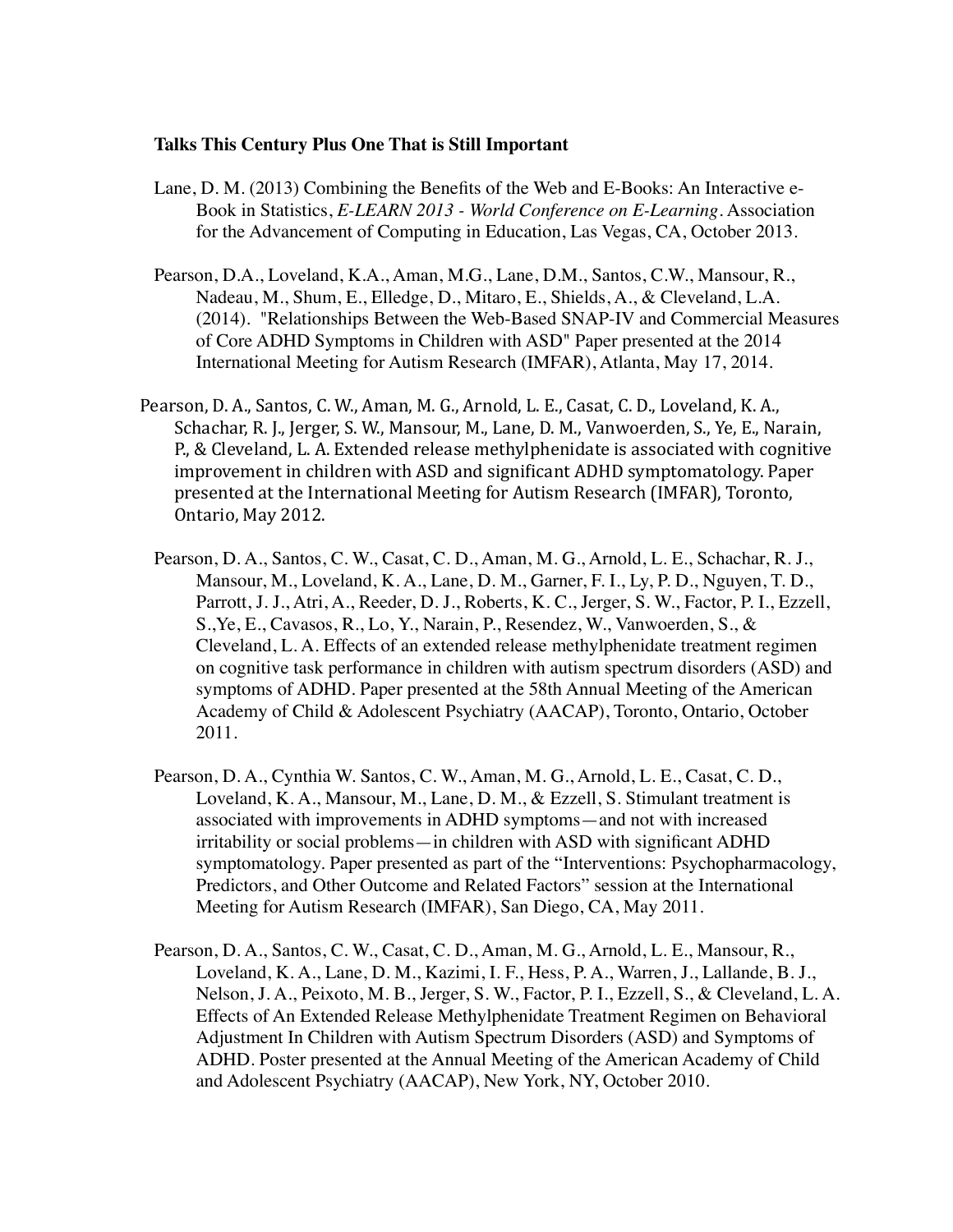- Peres, C., Lane, D., & Griggs, K. R. Using simulations for active learning: The query-first method in practice. Paper presented at the 8th International Conference on Teaching Statistics (ICOTS8), Ljubljana, Slovenia, July 2010.
- Thomas, S. & Lane, D. Gender Differences in the Effect of Politeness in a Computerized Learning Task. Paper presented at the 56th Annual Meeting of the Southwestern Psychological Association, Dallas, TX, April 2010.
- Glaser, S. & Lane, D. Optimizing the Presentation of Visual and Auditory Information: Utilizing Echoic Memory. Paper presented at the 56th Annual Meeting of the Southwestern Psychological Association, Dallas, TX, April 2010.
- Loveland, K. A., Santos, C. W., Casat, C. D., Aman, M. G., Lane, D. M., Jerger, S., Chen, C., Dhatt, A., Drake-McLin, Y., Kazimi, I., Mansour, R., Khowaja, M., Factor, P., Gonzales, C., & Cleveland, L. A. Executive Dysfunction in Autism Associated with ADHD—not Autistic—Symptomatology. Paper presented at the 55th Annual Meeting of the American Academy of Child & Adolescent Psychiatry, Chicago, IL, October 2008.
- Pearson, D. A., Santos, C. W., Loveland, K. A., Casat, C. D., Aman, M. G., Lane, D. M., Jerger, S., Chen, C., Dhatt, A., Drake-McLin, Y., Kazimi, I., Mansour, R., Khowaja, M., Factor, P., Gonzales, C., & Cleveland, L. A. Relationship Between Global and Component Aspects of ADHD and Autism. Paper presented at the 55th Annual Meeting of the American Academy of Child & Adolescent Psychiatry, Chicago, IL, October 2008.
- Lane, D. M. Rice Virtual Lab in Statistics: Sampling Distribution Simulation (Classics Award Winner). Paper presented at the 7th International Conference of MERLOT: Multimedia Educational Resource for Learning and Online Teaching, New Orleans, LA, August 2007.
- Pearson, D. A., Loveland, K. A., Santos, C. W., Lane, D. M., Mansour, R., Khowaja, M., Factor, P. I., & Cleveland, L. A. Impact of intellectual disability on adaptive functioning in autism and ADHD. Paper presented to the 41st Annual Gatlinburg Conference on Research and Theory in Intellectual and Developmental Disabilities, San Diego, CA, March 2008.
- Pearson, D. A., Loveland, K. A., Lane, D. M., Mansour, R., Reddoch, S. L., & Parks, J. Adaptive behavior associated with ADHD symptomatology in children with autism. Paper presented to the International Meeting for Autism Research (IMFAR), Seattle, WA, May 2007.
- Loveland, K. A., Lane, D. M., & Pearson, D. A. CPEA/STAART Girls with Autism Phenotype Study. Paper presented to the International Meeting for Autism Research (IMFAR), Seattle, WA, May 2007.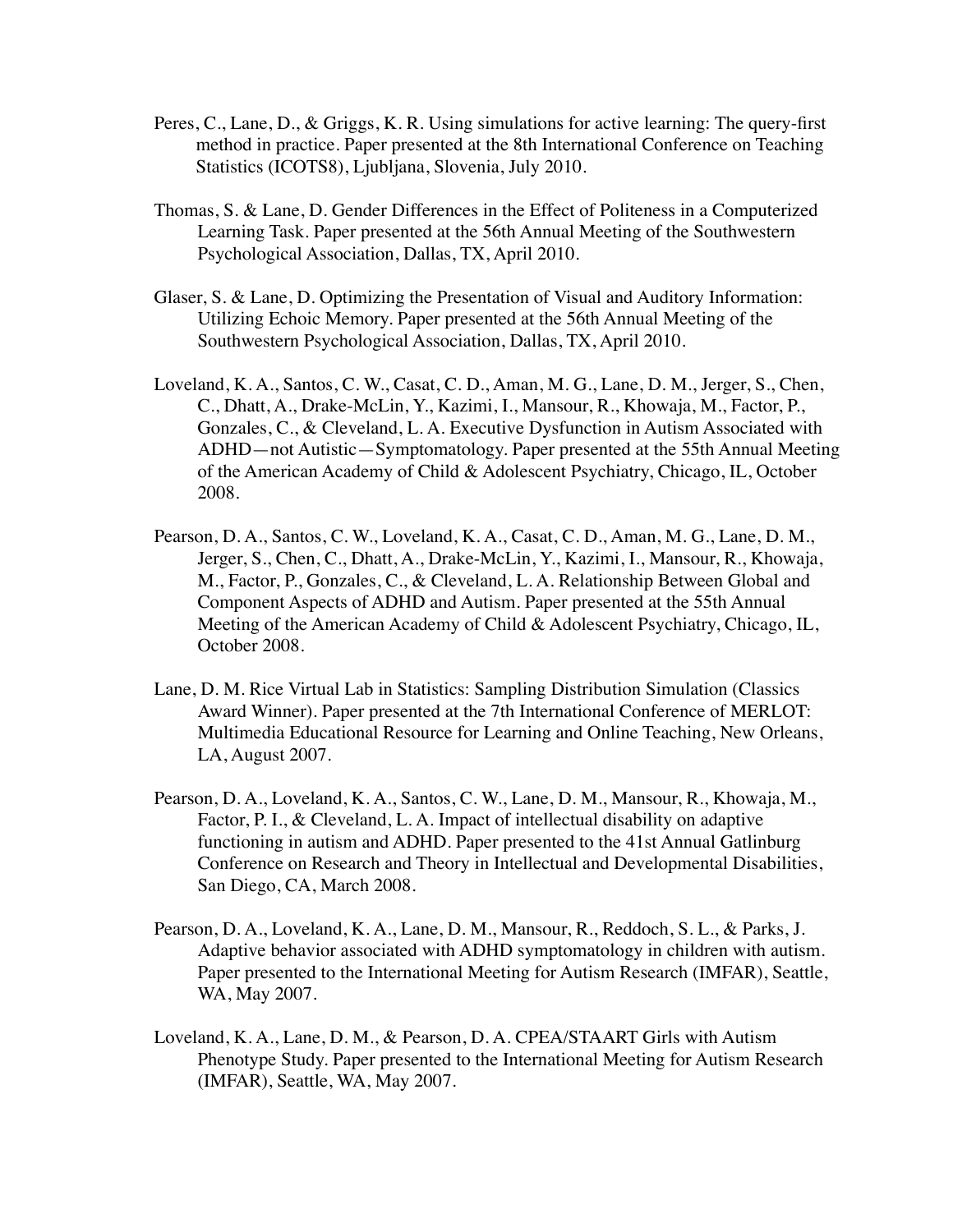- Lane, D. M. Online statistics education: An interactive multimedia course of study. Poster presented at the American Mathematical Society/Mathematical Association of America joint meeting, San Antonio, TX, January 2006.
- Loveland, K. A., Bachevalier, J., Pearson, D. A., Lane, D. M., & Reddoch, S. L. Prefrontallimbic dysfunction and social-emotional performance in children and adolescents with autism. Paper presented at the International Meeting for Autism Research, Toronto, Canada, June 2006.
- Pearson, D. A., Loveland, K. A., Santos, C. W., Casat, C. D., Lachar, D., Lane, D. M., Mansour, R., Reddoch, S. L., Kelly J. L., & Cleveland, L. A. Adaptive behavior in children with autism and ADHD symptoms. Paper presented at the 53rd Annual Meeting of the American Academy of Child & Adolescent Psychiatry, San Diego, CA, October 2006.
- Pearson, D. A., Loveland, K. A., Santos, C. W., Casat, C. D., Lane, D. M., Mansour, R., Reddoch, S. L., Kelly, J. L., & Cleveland, L. A. ADHD symptomatology in autism: Concordance of diagnostic instruments. Paper presented at the 53rd Annual Meeting of the American Academy of Child & Adolescent Psychiatry, San Diego, CA, October 2006.
- Yang, M. & Lane, D. Perception of randomness: Bias, learning and transfer. Poster session presented at the annual meeting of the American Psychological Association, Washington, DC, August 2005.
- Loveland, K. A., Bachevalier, J., Pearson, D. A., Lane, D. M., Reddoch, J., Shaw, J. B., Welsh, K. L., & Mansour, R. Fronto-limbic dysfunction in children and adolescents with autism. Paper presented at the 38th Annual Gatlinburg Conference on Research and Theory in Mental Retardation and Developmental Disabilities, Annapolis, MD, March 2005.
- Pearson, D. A., Loveland, K. A., Lachar, D., Lane, D. M., Handen, B. L., Johnson, C. R., Reddoch, S. L., Mansour, R., & Cleveland, S. L. A Comparison of Behavioral and Emotional Functioning in Children with Autistic Disorder and PDD-NOS. Paper presented at the International Meeting for Autism Research, Boston, MA, May 2005.
- Ferguson, L. E., Shaw, J. B., Loveland, K. A., Pearson, D. A., Lane, D. M., & Reddoch, S. L. Psychological and behavioral correlates of sedation outcome in autistic children undergoing research magnetic resonance imaging. *Abstracts of the Pediatric Academic Societies Annual Meeting*, abstract number 2956, page 57. Washington, DC, May 2005.
- Loveland, K. A., Bachevalier, J., Pearson, D. A., Lane, D. M., & Reddoch, S. L. Prefrontallimbic dysfunction and social-emotional performance in children and adolescents with autism. Paper presented at the CPEA/STAART Annual Meeting, Bethesda, MD,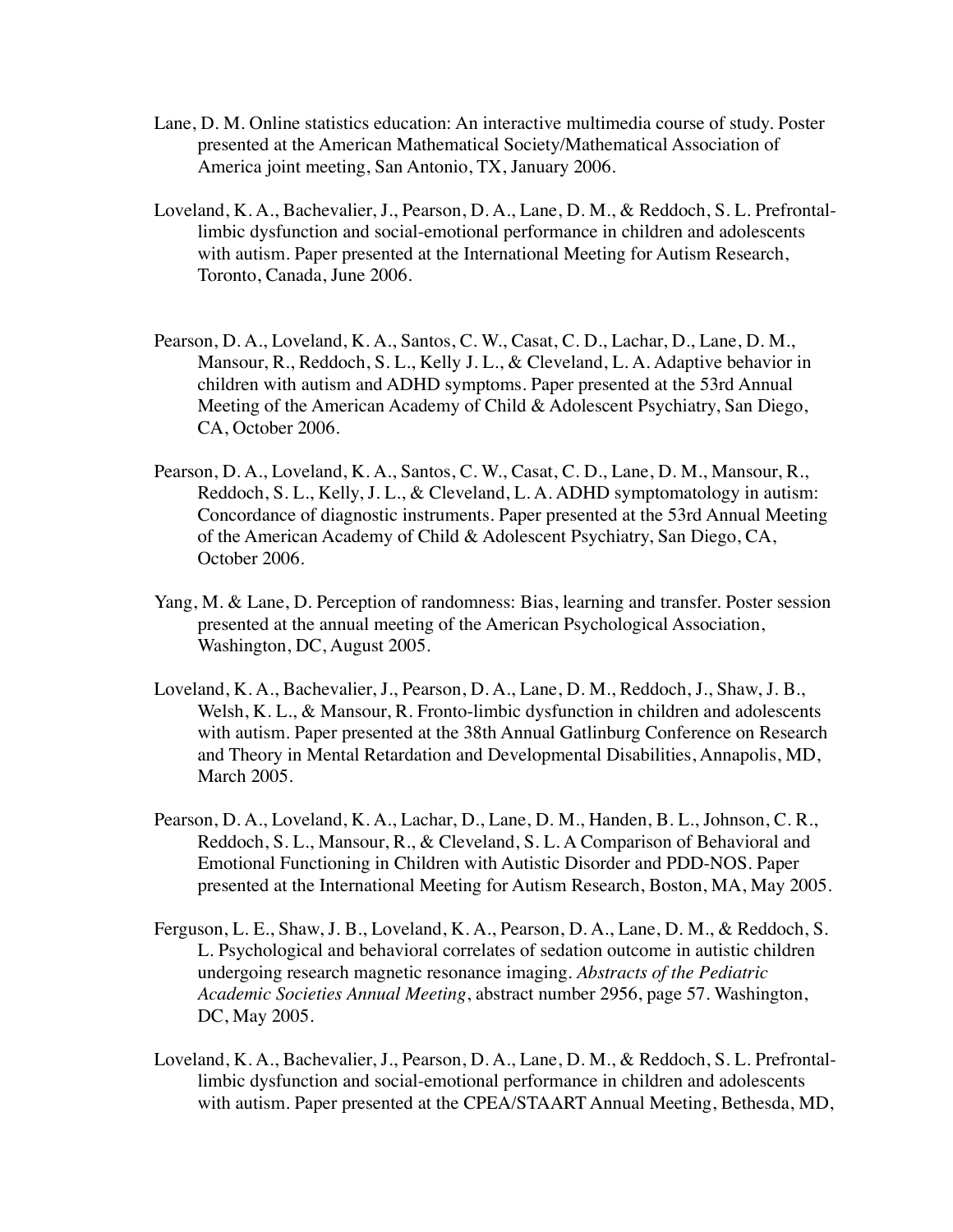November 2005.

- Pearson, D. A., Loveland, K. A., Lachar, D., Lane, D. M., Handen, B. L., Johnson, C. R., Reddoch, S. L., Mansour, R., & Cleveland, S. L. A Comparison of Behavioral and Emotional Functioning in Children with Autistic Disorder and PDD-NOS. Paper presented at the CPEA/STAART Annual Meeting, Bethesda, MD, November 2005.
- Pearson, D. A., Lane, D. M., Santos, C. W., Casat, C. D., Jerger, S. W., Loveland, K. A., Mansour, R., Faria, L. P., Henderson, J. A., Roache, J. D., & Cleveland, L. A. Methylphenidate treatment in ADHD/MR: Independent Cognitive and Behavioral Response? Paper presented at the 51st Annual Meeting of the American Academy of Child & Adolescent Psychiatry, Washington, DC, October 2004.
- Taber, K. H., Shaw, J. B., Loveland, K. A., Pearson, D. A., Lane, D. M., & Hayman, L. A. Dilated Virchow-Robin spaces in the centrum semiovale in children with autism. Paper presented at the 37th Annual Gatlinburg Conference on Research and Theory in Mental Retardation and Developmental Disabilities, San Diego, CA, March 2004.
- Loveland, K. A., Bachevalier, J., Pearson, D. A., Shaw, J. B., Lane, D. M., Reddoch, S. L., & Welsh, K. D., Orbitofrontal Dysfunction in Autism. Paper presented at the 37th Annual Gatlinburg Conference on Research and Theory in Mental Retardation and Developmental Disabilities, San Diego, CA, March 2004.
- Pearson, D. A., Santos, C. W., Casat, C. D., Jerger, S. W., Lane, D. M., Loveland, K. A., Faria, L. P., Mansour, R., Roache, J., Henderson, J. A., & Cleveland, L. A. Treatment effects of methylphenidate on cognitive performance in children with mental retardation and ADHD: Dose response characteristics. Paper presented at the 37th Annual Gatlinburg Conference on Research and Theory in Mental Retardation and Developmental Disabilities, San Diego, CA, March 2004.
- Peres, C. & Lane, D. Sonification of statistical graphs. Ninth International Conference on Auditory Display, Boston, MA, July 2003.
- Sandor, A. & Lane, D. Sonification of Absolute Values with Single and Multiple Dimensions. Ninth International Conference on Auditory Display, Boston, MA, July 2003.
- Lane, D. M. An Online statistical education: A multimedia course of study. ED-MEDIA World Conference on Educational Multimedia, Hypermedia & Telecommunications, Honolulu, HI, June 2003.
- Lane, D. M. A multimedia textbook in behavioral neuroscience 2003. ED-MEDIA World Conference on Educational Multimedia, Hypermedia & Telecommunications, Honolulu, HI, June 2003.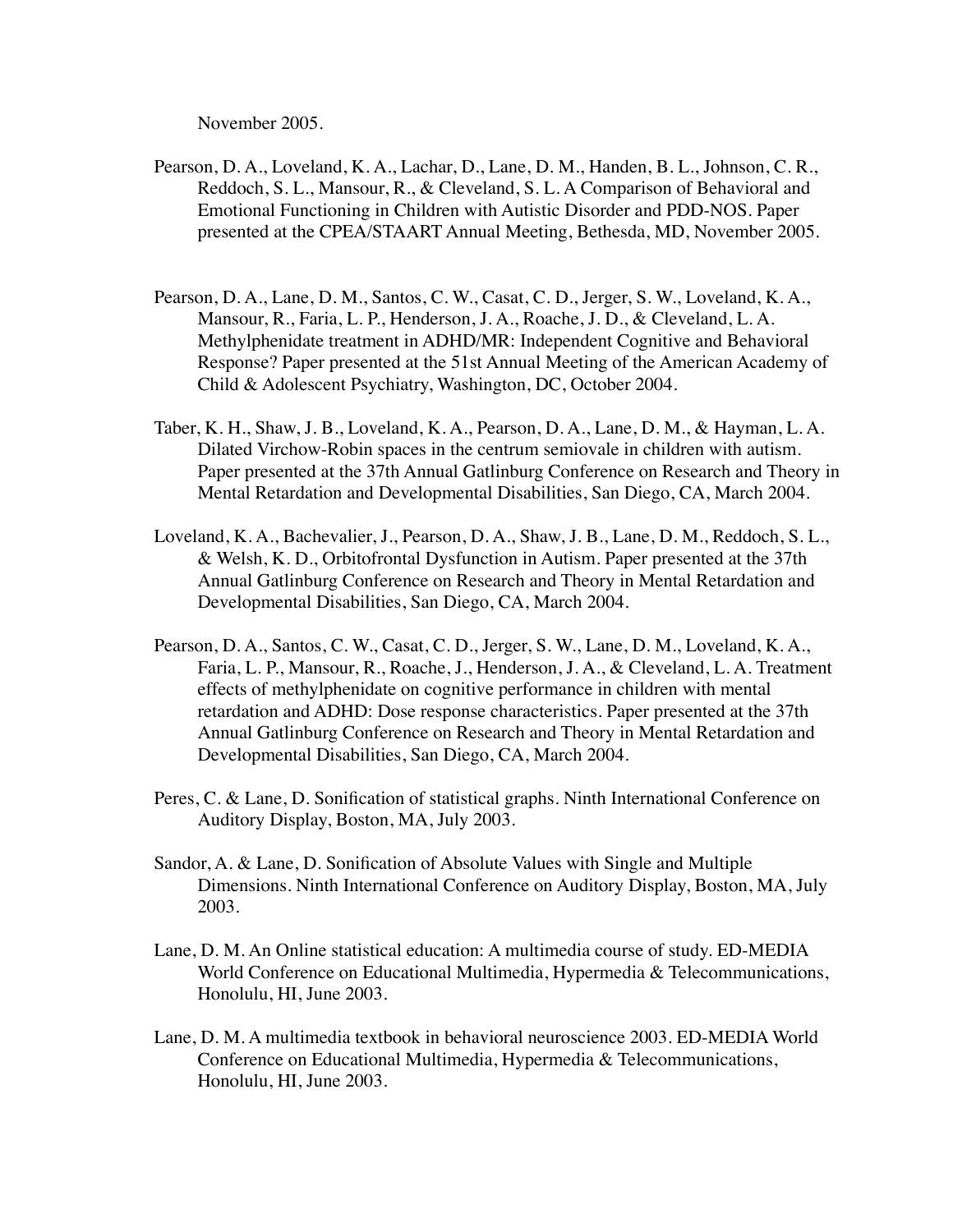- Lane, D. M. Online statistical education: A multimedia course of study. International Biometrics Society: Eastern North American Region, Tampa, FL, March 2003.
- Pearson, D. A., Santos, C. W., Casat, C. D., Roache, J., Jerger, S. W., Lane, D. M., Loveland, K. A., Lachar, D., Faria, L. P., Getchell, C., & Cleveland, L. A. Treatment effects of methylphenidate on cognitive functioning in children with mental retardation and ADHD. Paper presented at the 50th Annual Meeting of the American Academy of Child & Adolescent Psychiatry, Miami Beach, FL, October 2003.
- Loveland, K. A., Bachevalier, J., Pearson, D. A., Lane, D., Nagy, E., Shaw, J. B., Reddoch, S., & Dodds, K. Orbitofrontal dysfunction in autism. Paper presented at the International Meeting for Autism Research, Orlando, FL, November 2002.
- Lane, D. & Tang, Z. Effectiveness of statistical training with computer simulation. The Society for Informational Technology and Teacher Education, Nashville, TN, March 2002.
- Lane, D. M. The quality issue: Have we degraded statistics education? Joint Statistical Meetings (many organizations, including American Statistical Association), Atlanta, GA, August 2001.
- Lane, D. M. Distance Learning in Statistics Courses. Joint Statistical Meetings (many organizations, including American Statistical Association), Indianapolis, IN, August 2000.
- Lane, D. M. & Quinones, M. (1997). Toward resolving the significance testing debate: Electronic publishing and editorial decision making. Paper presented at the 12th Annual Conference of the Society for Industrial and Organizational Psychology, April, 1997. St. Louis, MO.

#### **Grants**

- Lane, D. M. (PI) with Scott, D. Collaborative Research: Online Statistics Education: An Interactive Multimedia Course of Study II (Rice is the lead institution in collaboration with University of Houston - Clear Lake and Tufts University). Total Award: \$475,414. Rice Portion: \$204,716.
- Lane, D. M. (PI subcontract). ADHD Symptoms in Autism: Cognition, Behavior, Treatment. NIH, \$61,495 (2006-2010).
- Lane, D. M. (PI) with Osherson, D., Hebl, M., & Guerra, R. (Co-PIs). Online statistics education: A multimedia course or study. NSF Department of Undergraduate Education, \$400,000 (2001-2005).
- Lane, D.M. Development of sonification design theory: Metaphors, mappings, holistic sound design, and data-specific sonification. NSF, \$402,781 (1999-2002).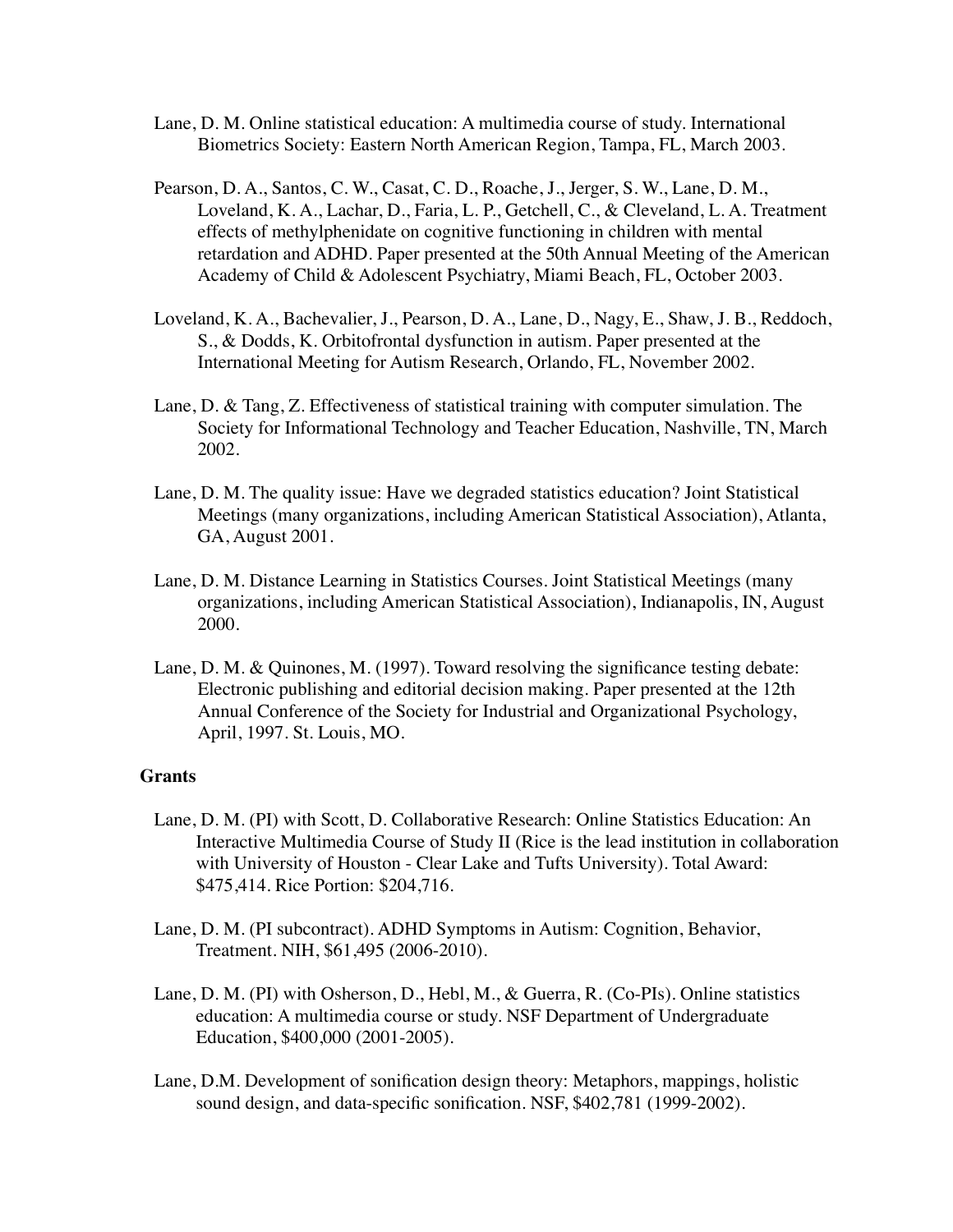- Lane, D., Pomerantz, J., Martin, R., Osherson, D., & Potts, G. A Web-Based Multimedia Textbook in Behavioral Neuroscience. NSF, \$74,931 (2000-2001).
- Lane, D. M. (Co-PI) Orbitofrontal-limbic dysfunction in autism. NIH. (5 years) The amount for my module is \$174,904.
- Lane, D. M. (PI) with Scott, Austin, Baggerly, & Quinones (Co-PIs). The Rice Virtual Lab in Statistics. NSF-Department of Undergraduate Education: Leadership in Laboratory Development. Grant #9751307, \$200,000 (1997-1999).
- Lane, D. (Co-PI) with Napier, A. & Batsell, R. (Co-PIs). Frequency of Command Use in Lotus 1-2-3. Lotus Development Corporation, \$29,708 (1988).
- Howell, W. C. (PI), Lane, D. M. (Co-PI), & Harvey, R. J. (Co-PI). Development of Display Principles for  $C^3$ I Judgment and Decision Tasks. Research contract, Army Research Institute, \$225,170 (1985-1988).
- Napier, A. (PI), Lane, D. (Co-PI), & Batsell, R. (Co-PI). Impact of Software User Interface on Individual Productivity. Lotus Development Corporation, \$38,320 (1987).
- Lane, D. (PI). On-line help systems and hypertext. Ashton Tate, \$5,000 (1989).
- Lane, D. (Co-PI) with Napier, A. & Batsell, R. (Co-PIs). Lotus 1-2-3/G User Interface Study. Lotus Development Corporation, \$53,000 (1988).
- Lane, D. M. Cognitive components underlying the Digit Symbol Test. NIH, \$13,703 (1981-1982).
- Burnett, S. (PI) & Lane, D. M. (Co-PI). Improving spatial visualization through relevant academic and non-academic training. Exxon Foundation, \$50,000 (1978-1980).

### **Direction of doctoral research**

- Tullis, T. PhD 1984 (He won the George Briggs award for the best dissertation of the year in engineering psychology)
- Kleiss, J. PhD 1986
- Laux, L. PhD 1986
- Pearson, D. PhD 1986
- Anderson, L. PhD 1988 (She won the award for the best dissertation in the social sciences at Rice University for 1988)
- Jensen, D. PhD 1989
- Holden, K. PhD 1990
- Waggett, J. PhD 1992
- Atlas, R. A. PhD 1996